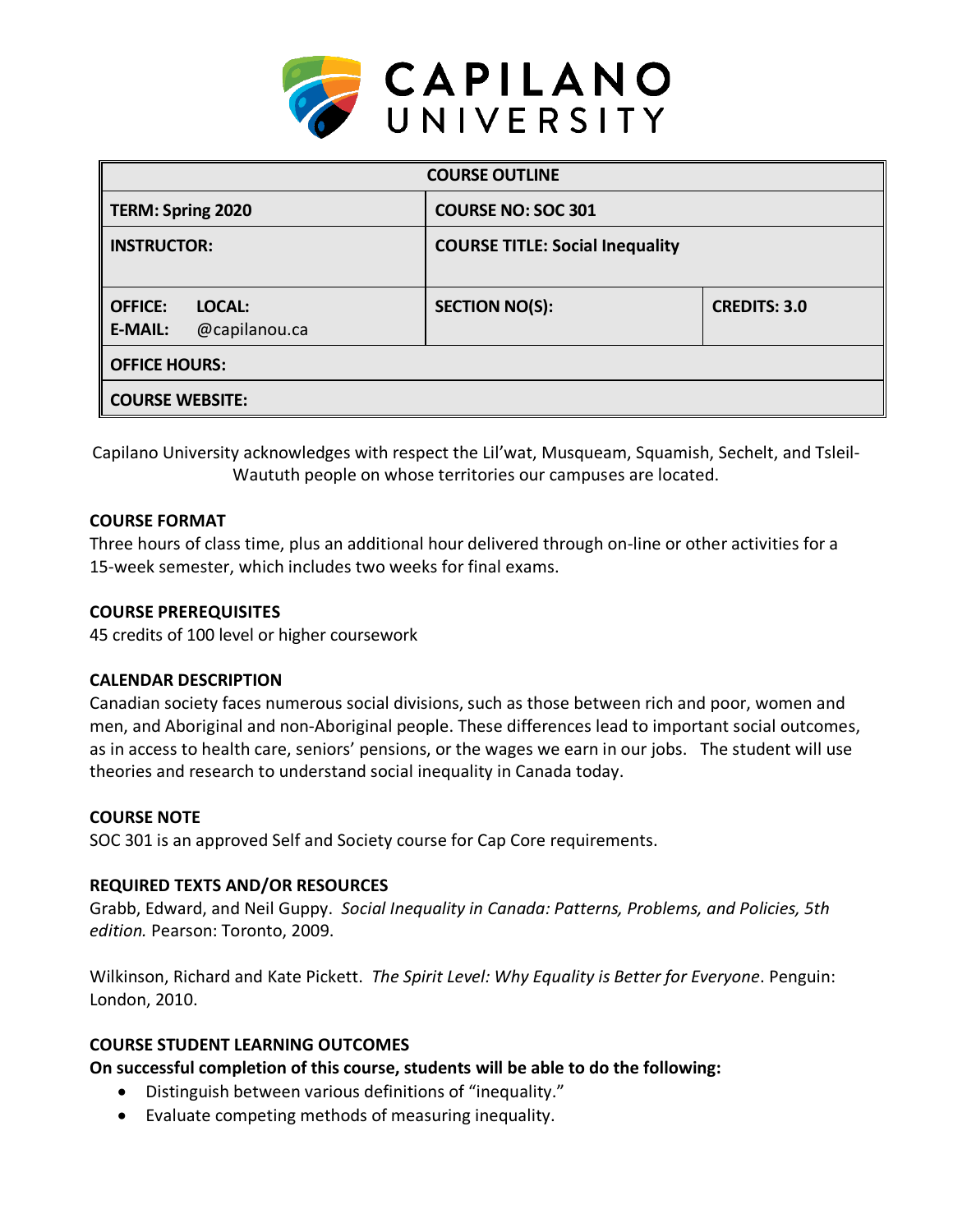- Compare the distinct approaches of political economy, feminist theory, and the sociology of race, ethnicity, and racialization.
- Critically read, analyze, and understand research on inequality.
- Describe some of the historical trends in inequality.
- Summarize some of the main elements of inequality in Canada today.
- Write critically and analytically on the subject of inequality.

### **Students who complete this Self and Society course will be able to do the following:**

- Identify potential root causes of local/global problems and how they affect local/global cultures, economies, politics, and policies.
- Assess and evaluate individual and collective responsibilities within a diverse and interconnected global society.
- Analyze the impact of colonialism and racism on Indigenous peoples.
- Explain how contexts (e.g. cultural, historical, colonial, economic, technological) shape identity formation and social structures.

#### **COURSE CONTENT**

| <b>Week</b>    | <b>Topic</b>                                                                 |  |  |  |  |
|----------------|------------------------------------------------------------------------------|--|--|--|--|
| $\mathbf{1}$   | Introduction: What is social inequality?                                     |  |  |  |  |
| $\overline{2}$ | Political Economy: Corporate Canada, Globalization, and Neoliberalism        |  |  |  |  |
| 3              | Classes, the Labour Movement, and Strikes                                    |  |  |  |  |
| $\overline{4}$ | Wealth and Poverty: What is Poverty? Who is poor? And Who Are the "1%"?      |  |  |  |  |
| 5              | Wealth and Poverty 2: Economic Inequality Over Time                          |  |  |  |  |
| 6              | Labour Markets, Work, and Inequality                                         |  |  |  |  |
| $\overline{7}$ | Gender and Inequality: The Economics of Gender                               |  |  |  |  |
| 8              | Gender and Inequality: Violence Against Women and Reducing Gender Inequality |  |  |  |  |
| 9              | Race, Ethnicity, Inequality                                                  |  |  |  |  |
| 10             | Indigenous Inequality                                                        |  |  |  |  |
| 11             | The Spirit Level                                                             |  |  |  |  |
| 12             | The Spirit Level Part 2<br><b>RESEARCH PAPER DUE</b>                         |  |  |  |  |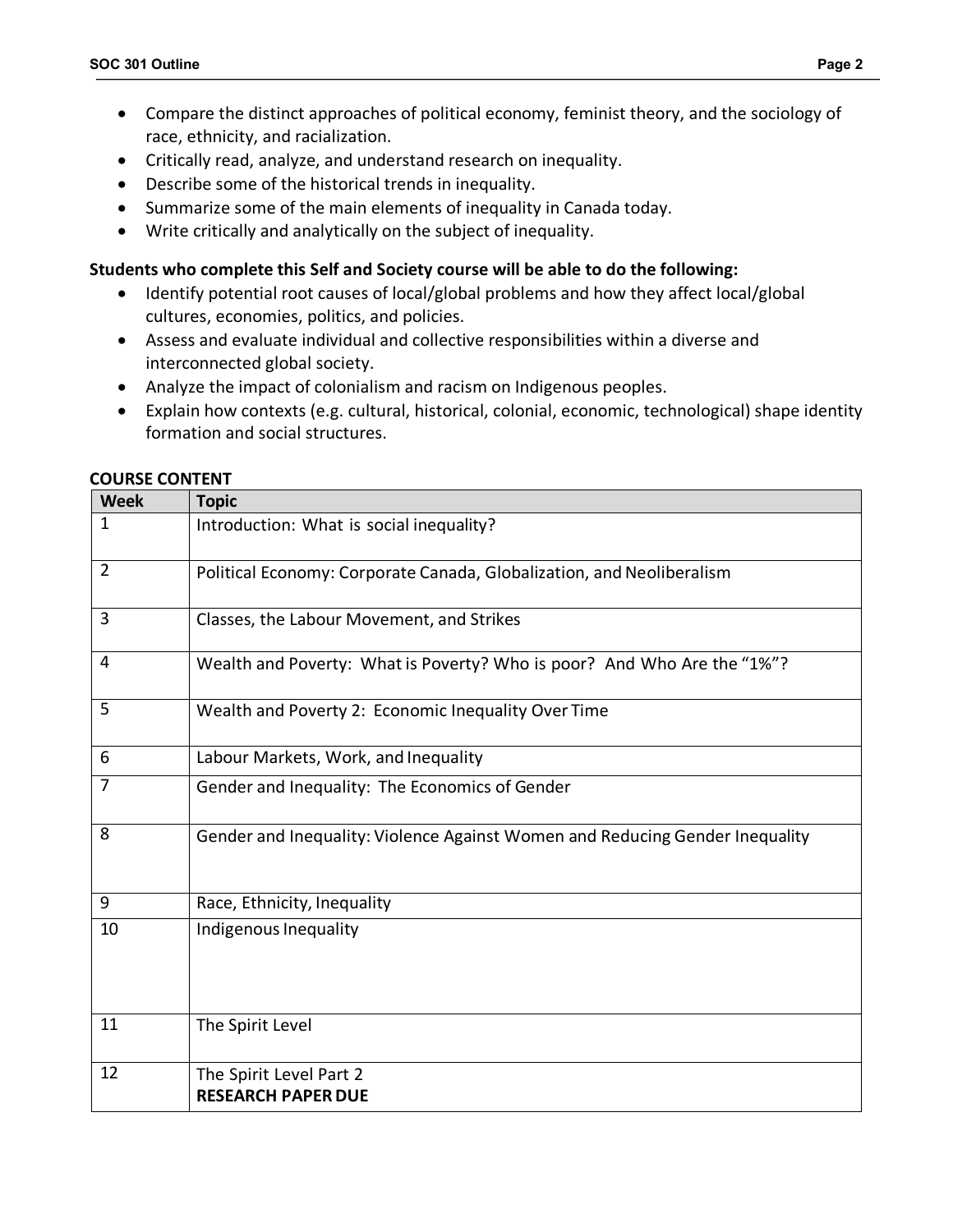| 13    | What Can We Do to Reduce Inequality? |  |
|-------|--------------------------------------|--|
| 14/15 | <b>FINAL EXAM PERIOD</b>             |  |

#### **EVALUATION PROFILE**

| Midterm exam:                   | 25%  |
|---------------------------------|------|
| Group seminar presentation: 10% |      |
| Research paper:                 | 25%  |
| <b>Writing Assignments:</b>     | 15%  |
| Final Exam:                     | 25%  |
| Total:                          | 100% |

### **GRADING PROFILE**

|               |                               | $A+$ = 90-100 $B+$ = 77-79 $C+$ = 67-69 $D = 50-59$ |  |
|---------------|-------------------------------|-----------------------------------------------------|--|
| $= 85-89$     |                               | $  B = 73-76   C = 63-66   F = 0-49$                |  |
| $A - = 80-84$ | $  B - = 70-72   C - = 60-62$ |                                                     |  |

#### **Incomplete Grades**

Grades of Incomplete "I" are assigned only in exceptional circumstances when a student requests extra time to complete their coursework. Such agreements are made only at the request of the student, who is responsible to determine from the instructor the outstanding requirements of the course.

#### **Late Assignments**

Assignments are due at the beginning of the class on the due date listed. If you anticipate handing in an assignment late, please consult with your instructor beforehand.

## **Missed Exams/Quizzes/Labs etc.**

Make-up exams, quizzes and/or tests are given at the discretion of the instructor. They are generally given only in medical emergencies or severe personal crises. Some missed labs or other activities may not be able to be accommodated. Please consult with your instructor.

#### **Attendance**

Students are expected to attend all classes and associated activities.

#### **English Usage**

Students are expected to proofread all written work for any grammatical, spelling and stylistic errors. Instructors may deduct marks for incorrect grammar and spelling in written assignments.

#### **Electronic Devices**

Students may use electronic devices during class for note-taking only.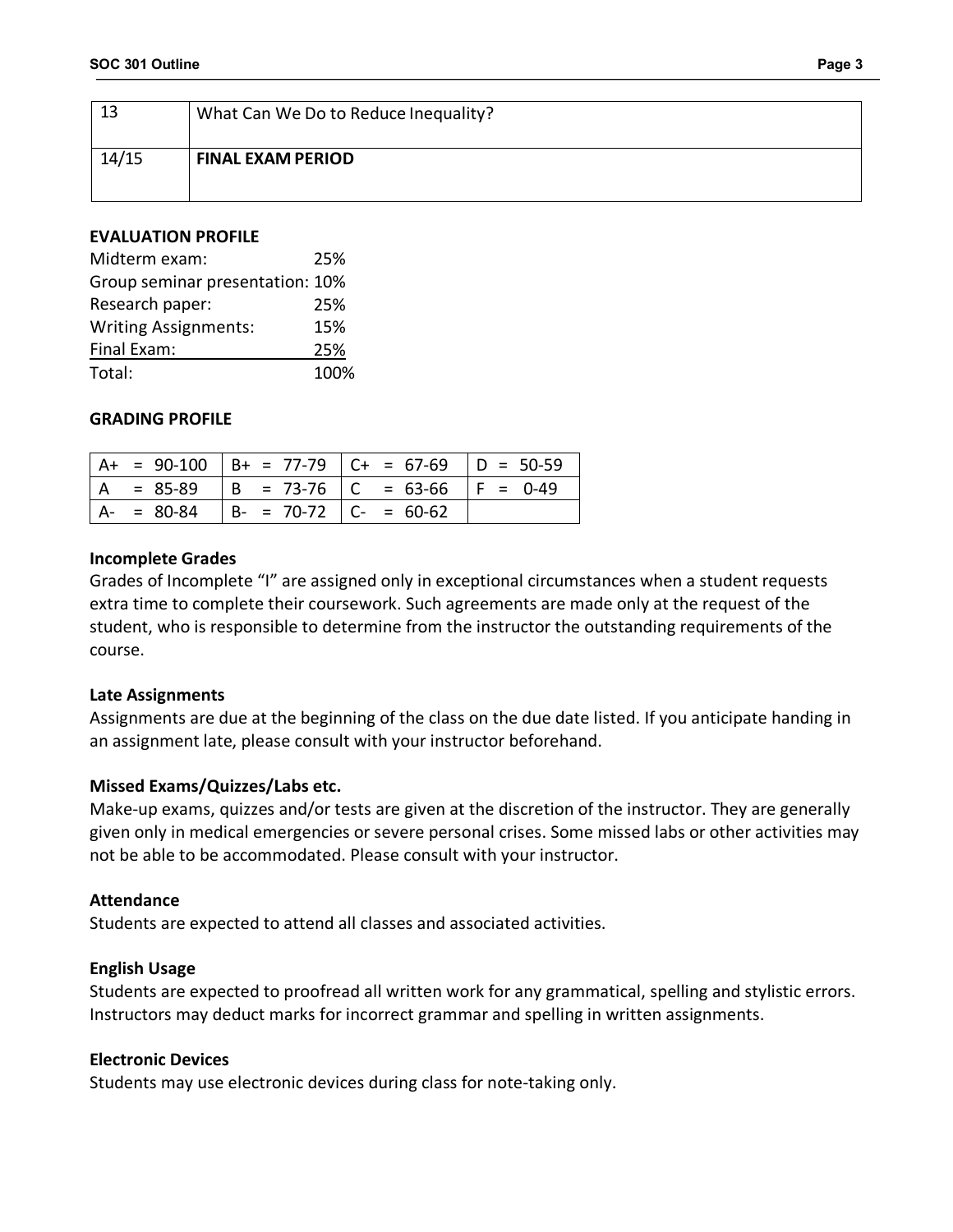### **On-line Communication**

Outside of the classroom, instructors will (if necessary) communicate with students using either their official Capilano University email or eLearn; please check both regularly. Official communication between Capilano University and students is delivered to students' Capilano University email addresses only.

## **UNIVERSITY OPERATIONAL DETAILS**

### **Tools for Success**

Many services are available to support student success for Capilano University students. A central navigation point for all services can be found at: https://www.capilanou.ca/student-life/

## **Capilano University Security: download the CapU Mobile Safety App**

### **Policy Statement (S2009-06)**

Capilano University has policies on Academic Appeals (including appeal of final grade), Student Conduct, Academic Integrity, Academic Probation and other educational issues. These and other policies are available on the University website.

### **Academic Integrity (S2017-05)**

Any instance of academic dishonesty or breach of the standards of academic integrity is serious and students will be held accountable for their actions, whether acting alone or in a group. See policy and procedures S2017-05 Academic Integrity for more information: https://www.capilanou.ca/aboutcapu/governance/policies/

Violations of academic integrity, including dishonesty in assignments, examinations, or other academic performances, are prohibited and will be handled in accordance with the Student Academic Integrity Procedures.

**Academic dishonesty** is any act that breaches one or more of the principles of academic integrity. Acts of academic dishonesty may include but are not limited to the following types:

**Cheating**: Using or providing unauthorized aids, assistance or materials while preparing or completing assessments, or when completing practical work (in clinical, practicum, or lab settings), including but not limited to the following:

- Copying or attempting to copy the work of another during an assessment;
- Communicating work to another student during an examination;
- Using unauthorized aids, notes, or electronic devices or means during an examination;
- Unauthorized possession of an assessment or answer key; and/or,
- Submitting of a substantially similar assessment by two or more students, except in the case where such submission is specifically authorized by the instructor.

**Fraud**: Creation or use of falsified documents.